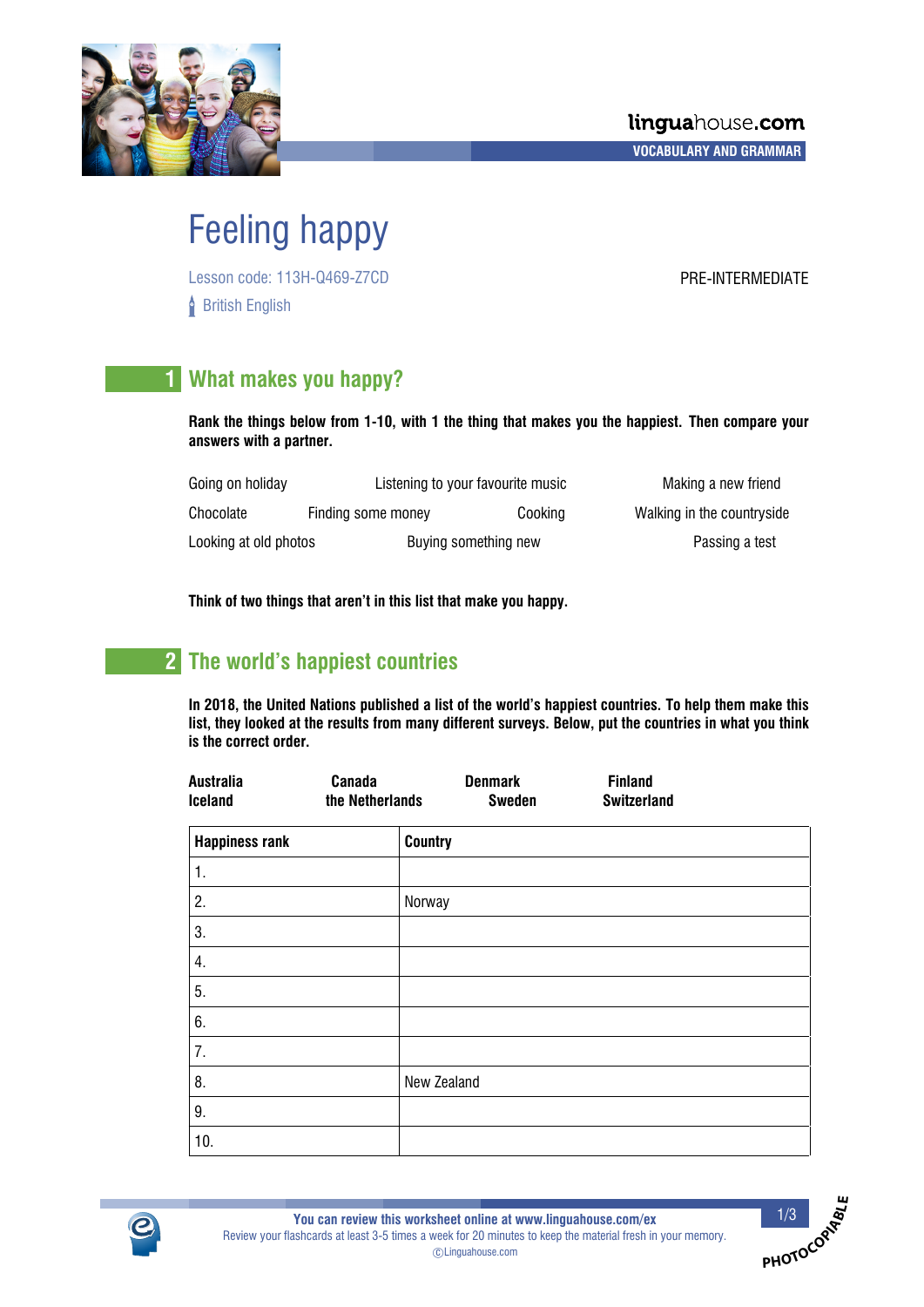### linguahouse.com

**A A A A VOCABULARY AND GRAMMAR**

## **3 Advice for happiness**

#### **Match the sentence halves.**

- 1. Do things a. around you.
- 2. Take care b. for others.
- 3. Notice the world c. new things.
- 4. Keep learning and the state of something bigger.
- 
- 
- 
- 
- 5. Have goals e. of your body.
- 6. Be part **f.** to look forward to.

## **4 Grammar: Verb + ing (gerund)**

#### **Look at the box below.**

We usually use the **-ing form (gerund)** after some verbs. For example: **hate** enjoy can't stand finish don't mind **like** love spend time

- Luke **loves playing** football.
- She **likes going** to the cinema.
- Amy **enjoys walking** in the forest.

#### **Now, complete the sentences with the verbs below in the correct form.**

| buy |                                | do a contracto de la contracto de la contracto de la contracto de la contracto de la contracto de la contracto | help |                                                                                    | paint swim | tidy | wash |
|-----|--------------------------------|----------------------------------------------------------------------------------------------------------------|------|------------------------------------------------------------------------------------|------------|------|------|
|     | 1. Tara loves walking her dog. |                                                                                                                |      |                                                                                    |            |      |      |
|     |                                |                                                                                                                |      | 2. Oliver doesn't mind ________________________________ his mum in the kitchen.    |            |      |      |
|     |                                |                                                                                                                |      |                                                                                    |            |      |      |
|     |                                |                                                                                                                |      | 4. Sophie spends time __________________________________ pictures at the weekends. |            |      |      |
|     |                                |                                                                                                                |      |                                                                                    |            |      |      |
|     |                                |                                                                                                                |      | 6. Louise can't stand __________________________________the dishes.                |            |      |      |
|     |                                |                                                                                                                |      |                                                                                    |            |      |      |

8. Kate likes \_\_\_\_\_\_\_\_\_\_\_\_\_\_\_\_\_\_\_\_\_\_\_\_\_\_\_\_\_\_\_\_\_\_ new clothes.



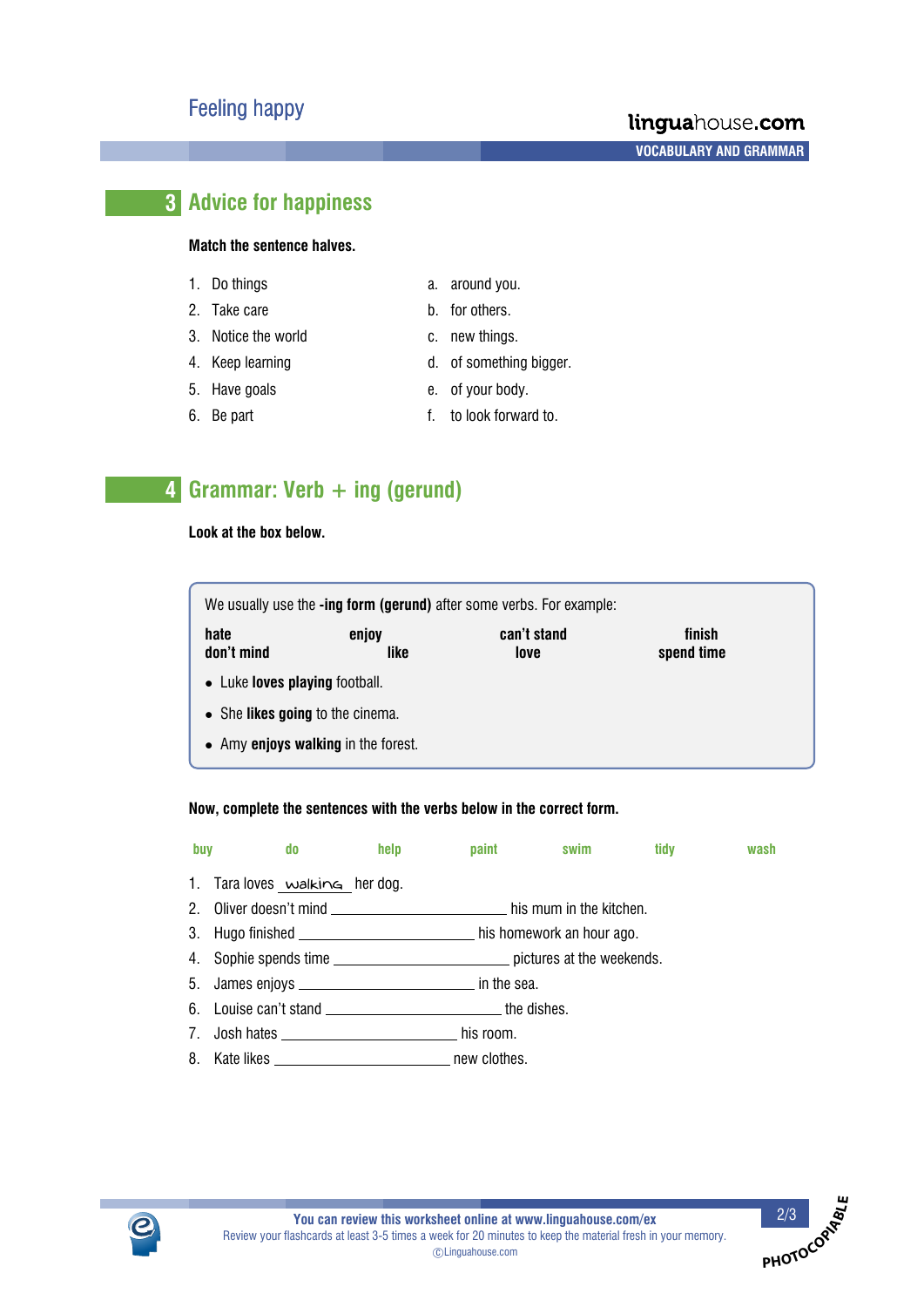**A A A A VOCABULARY AND GRAMMAR**

**PHOTOCOP<sup>I</sup>ABL<sup>E</sup>**

# **5 Practice**

**Complete the sentences below so that they are true for you, e.g: "I like going to parties."**

**Now work with a partner. Ask and answer questions like in the examples below. For each question, use the verb `do'.**

**Example:** What do you enjoy doing? I enjoy playing the guitar.

**Example:** What don't you mind doing? I don't mind going to the supermarket.